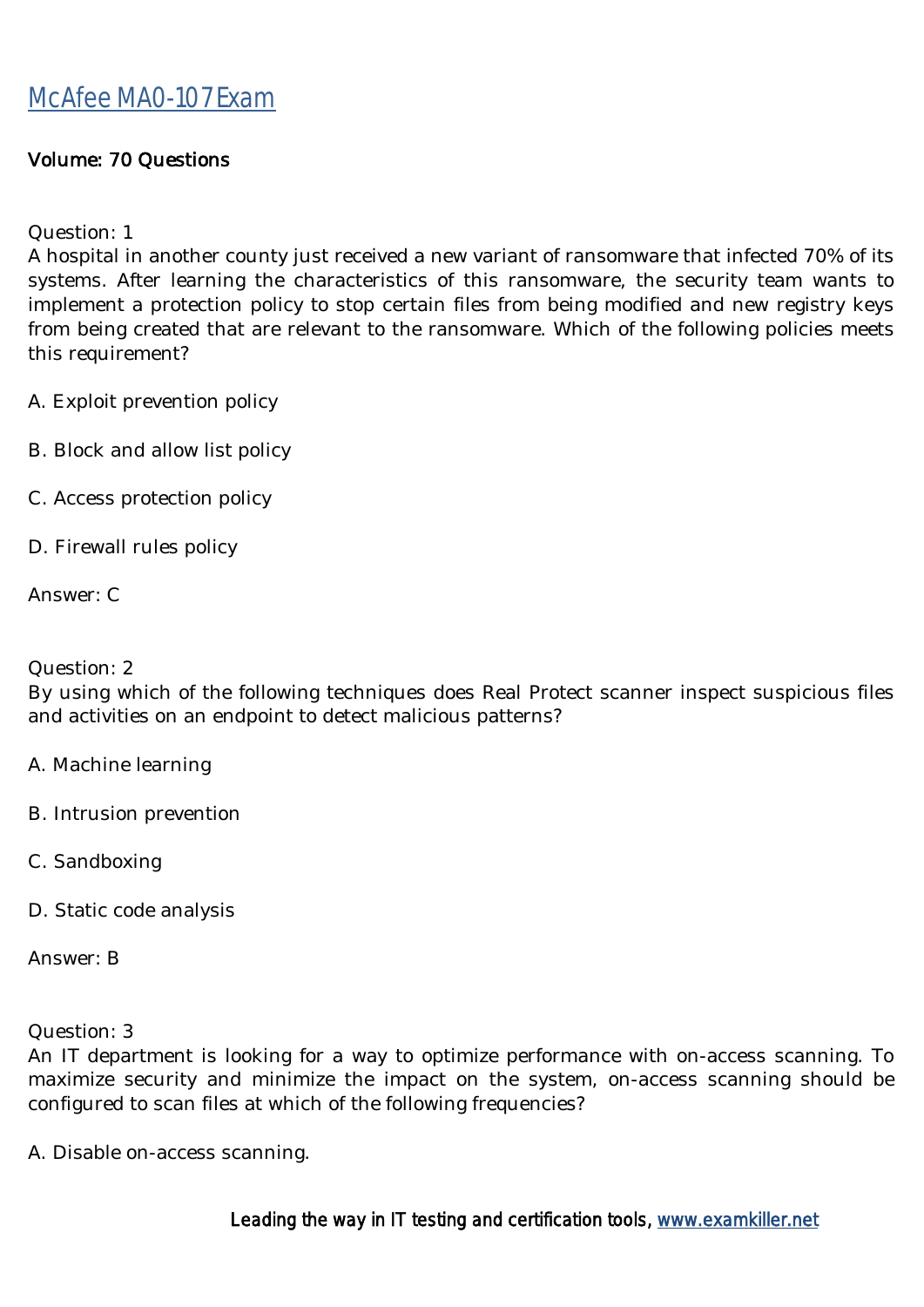- B. Let McAfee decide.
- C. Only scan files on write.
- D. Only scan files on read.

Answer: C

Question: 4 In which of the following locations are the installation log files stored by default on a Windows machine?

- A. %TEMP%\McAfeeLogs
- B. %PROGRAMDATA%\McAfee\Logs
- C. %USERDATA%\McAfeeLogFiles
- D. %PROGRAMFILES%\CommonFiles\McAfeeLogs

Answer: C

Question: 5

Which of the following is the MAIN benefit of using Threat Intelligence Exchange (TIE) and Data Exchange Layer (DXL)?

- A. They enable centralized management of adaptive-threat-protection policies.
- B. They store and pass file reputation to managed endpoints and McAfee products.
- C. They distribute signature-based content to managed systems.
- D. They conduct scanning of files on managed systems for threats.

Answer: B

Question: 6

Security operations has recently received indicators of compromise (IOCs) detailing a new piece of malware for which coverage is not available. The threat advisory recommends a list of file paths and registry keys to prevent this new malware from successfully executing. Which of the

Leading the way in IT testing and certification tools, www.examkiller.net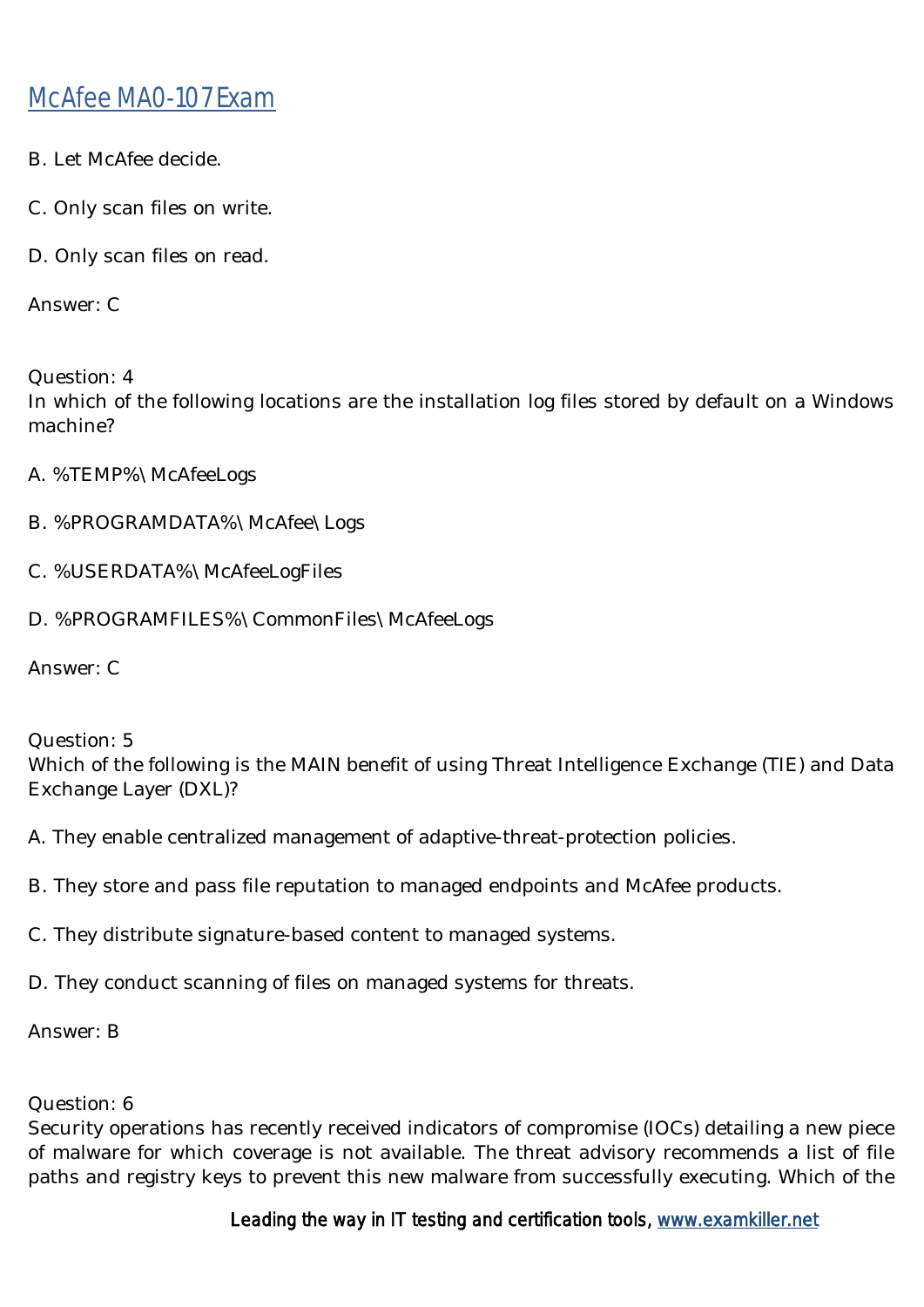following ENS 10.5 features should be used to achieve this goal?

- A. Web Control
- B. Exploit Prevention
- C. Real Protect
- D. Access Protection

Answer: D

#### Question: 7

An administrator wants to add executables that are monitored with the Exploit Prevention engine. To which of the following policy sections should the executables be added?

- A. Generic privilege escalation prevention
- B. Exclusions
- C. Signatures
- D. Application protection rules

Answer: A

Question: 8

An ePO administrator wants to enable script scanning in the environment; however, the administrator wants to exclude several custom scripts from being scanned. Which of the following is the BEST practice for script scan exclusions?

A. Ensure wildcard characters are fully supported.

- B. Use fully qualified domain names and NetBIOS names.
- C. Include port numbers if they are part of the address.
- D. Keep the URL short.

Answer: B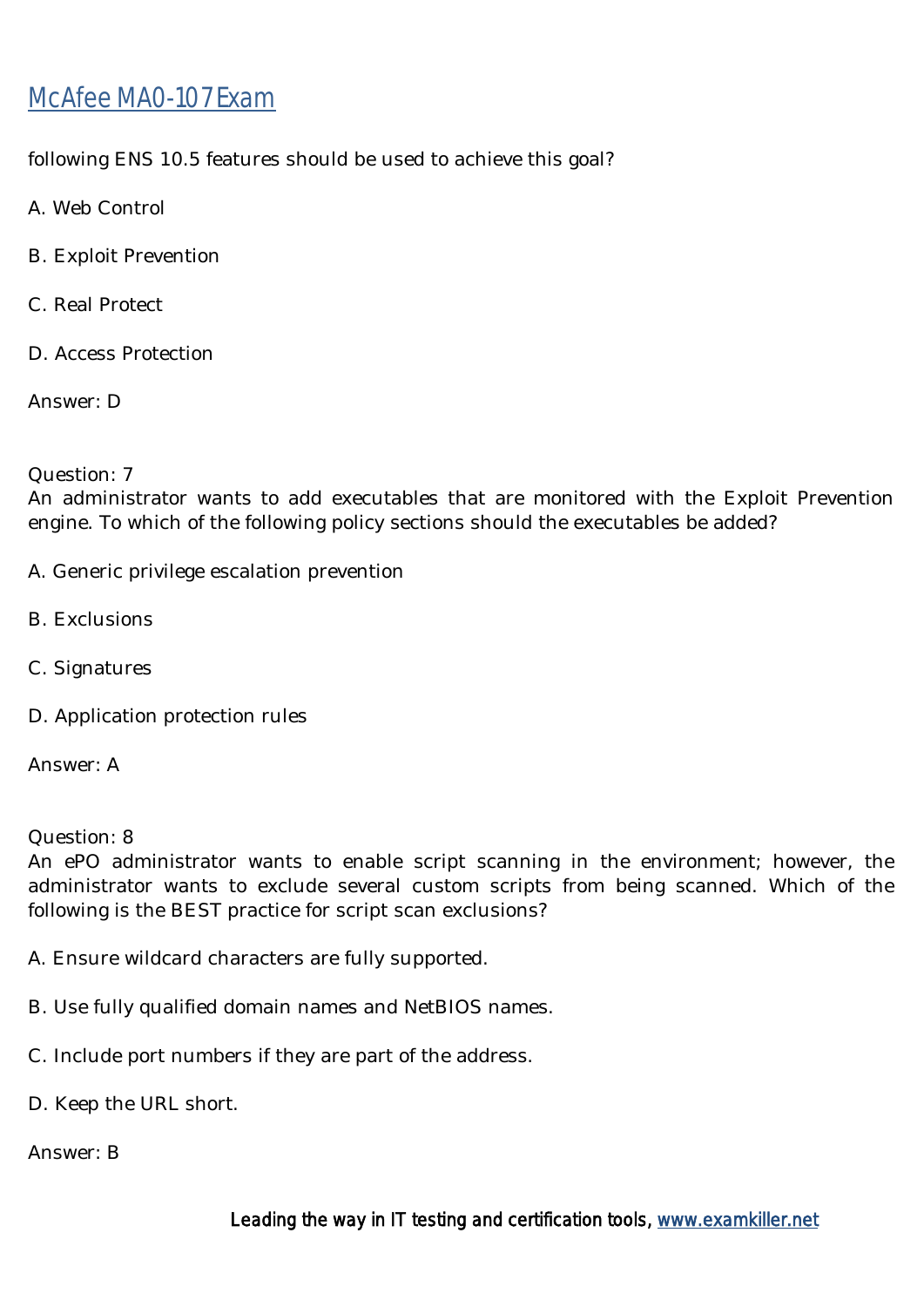Question: 9

A company's security posture requires the ENS firewall to be enabled; however, the team is unsure of communication flows in the environment. In which of the following modes should the ePO administrator deploy the firewall policy to achieve flow awareness?

A. Adaptive Mode

B. Interface Mode

C. Enforce Mode

D. Observe Mode

Answer: B

Question: 10

An ENS administrator wants the end user to be able to view the web safety information. In addition to enabling Web Control, which of the following describes the requirements for this?

A. The Web Control Plug-in site report must be enabled on the browser toolbar.

B. Content Action settings must be configured to specify the action to apply according to the site rating.

C. The Web Control Plug-in must be enabled in the browser, and "Warn" must be selected in Action Enforcement.

D. The Web Control Plug-in must be enabled in the browser, and the client browser toolbar must be enabled.

Answer: A

Question: 11

When creating an exploit prevention process exclusion, at least one identifier must be specified. Which of the following is an identifier?

A. DEP

B. MD5 hash

C. API

Leading the way in IT testing and certification tools, www.examkiller.net